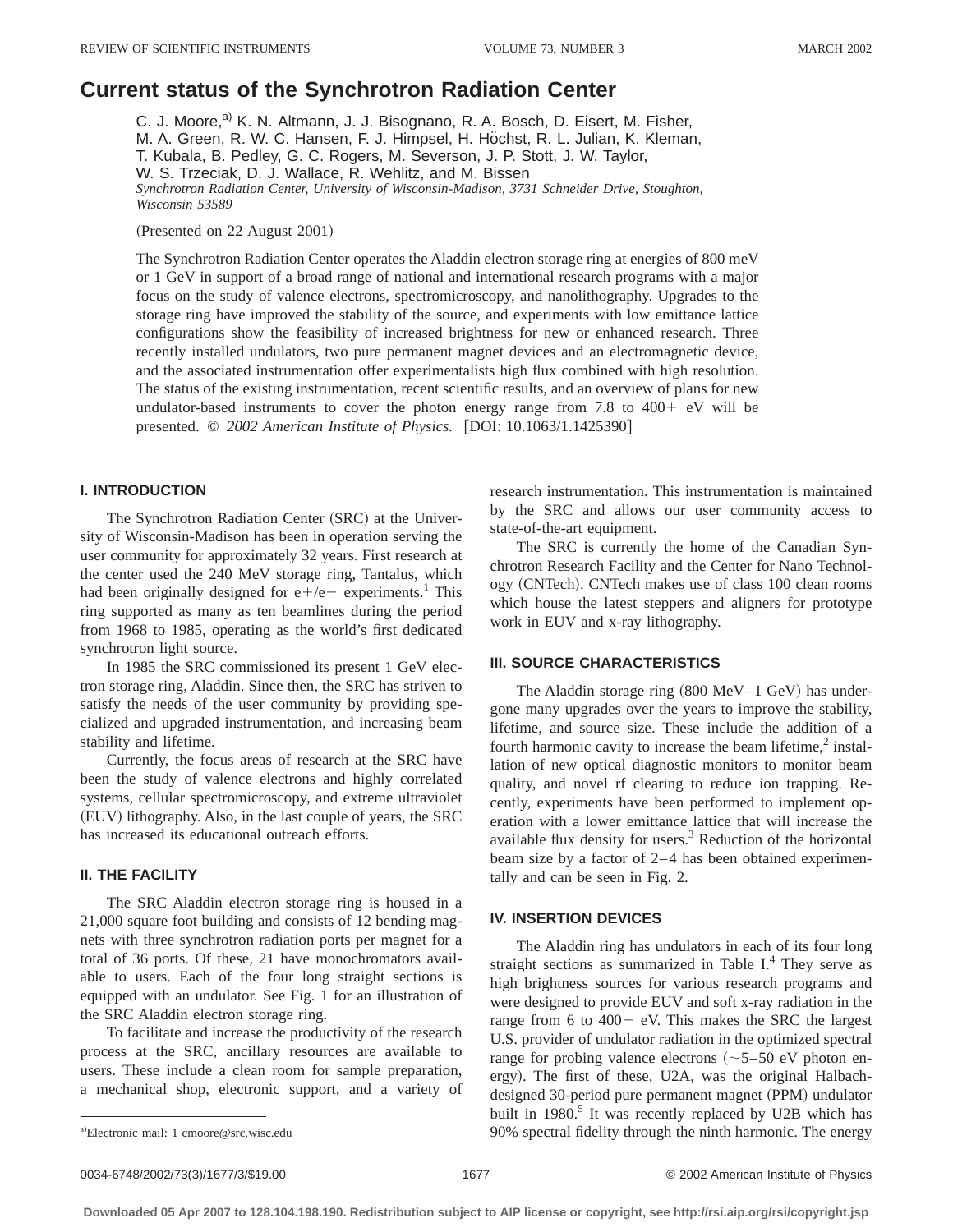

FIG. 1. SRC Aladin storage ring.

ranges shown in Table I encompass both 800 and 1000 MeV operation and the limitations of the associated beamlines. All of the SRC undulators can be energy scanned (with some modest limitations) without disruption to normal operations.

### **V. BEAMLINES**

The SRC has 21 beamlines available for researchers. A partial listing can be found in Table II. Following is a description of new undulator beamlines under construction, most of which are low energy and will facilitate the study of valence electrons.

A high resolution 4 m normal incidence monochromator  $(NIM)$  is coupled to the U1 elecgtromagnetic  $(EM)$  undulator which covers the range from 6 to 50 eV. This beamline is used for the studies of high- $T_c$  superconductors, quantum well states, and high resolution spectroscopy of atomic and molecular orbitals.



FIG. 2. Images of the SRC Aladdin storage ring electron beam. Normal lattice profile (top) and LF20 lower emittance lattice profile (bottom).

TABLE I. Undulators commissioned at the SRC.

| Name           | Year | $\lambda_u$<br>(cm) | $g_{\min}$      | $K_{\text{max}}$ | Ν  | Range<br>(eV) |
|----------------|------|---------------------|-----------------|------------------|----|---------------|
| U2A            | 1986 | 6.1                 | 24              | 1.9              | 30 | $35 - 150$    |
| U <sub>4</sub> | 1993 | 16                  | 35 <sup>a</sup> | 1.8              | 14 | $15 - 30$     |
| U <sub>3</sub> | 1995 | 7.1                 | 24              | 4.6              | 48 | $8 - 240$     |
| U <sub>1</sub> | 1998 | 10.9                | $24^a$          | 4.5              | 30 | $6 - 50$      |
| U2B            | 2000 | 6.8                 | 24              | 4.6              | 51 | $7.8 - 350^b$ |

<sup>a</sup>EM fixed gap.

b Design.

A new high flux Wadsworth monochromator is currently under construction and will be coupled to the new Danfysik pure permanent magnet undulator U2B. This beamline will cover the energy range from 7.8 to 50 eV and is optimized for studies of magnetic materials using spin-polarized photoemission. The EUV branch line on U2B will focus on research of new photoresist materials for use in the next generation of lithography and micromachining. Also, a third branch line is being developed for U2B which will use a varied line space plane grating monochromator (VLS-PGM) to access photon energies from  $50$  to  $400 + eV$  for use in biological and environmental research.

A plane grating monochromator (PGM) uses the U3 PPM undulator from Maxwell Brobeck to cover the energy range from 8 to 240 eV with high resolution and high throughput and is used primarily for solid state and gas phase photoemission spectroscopy. In addition, the PGM branch line is equipped with a quadruple reflection polarizer that has been shown to deliver a high degree of circular polarization  $(>= 92\%$  at 21 eV) and is used for variable polarization studies.<sup>6</sup>

The U4 EM undulator is coupled to a modified Wadsworth-type monochromator and designed specifically for use in high- $T_c$  research, charge density wave materials, and low dimensional solids.

Under construction is a branch line to the existing infrared beamline which uses edge radiation from a bending

TABLE II. List of SRC beamlines.

| <b>Beamlines</b>                   | Energy range<br>(eV) |
|------------------------------------|----------------------|
| Undulator beamlines                |                      |
| U1 NIM <sup>a</sup>                | $6 - 50$             |
| U2 Wadsworth <sup>b*</sup>         | $7.8 - 50$           |
| $VLS-PGM^{b*}$                     | $50 - 400 +$         |
| $U3$ PGM $c$                       | $8 - 240$            |
| U4 Wadsworth <sup>d</sup>          | $15 - 30$            |
| Bending magnet beamlines           |                      |
| <b>HERMON<sup>e</sup></b>          | $245 - 1100$         |
| IR <sup>f</sup>                    | $0.01 - 1$           |
| Other beamlines <sup>g</sup>       |                      |
| *Work in progress.                 |                      |
| <sup>a</sup> Reference 12.         |                      |
| $b$ Reference 13.                  |                      |
| <sup>c</sup> References 14 and 15. |                      |
| <sup>d</sup> Reference 16.         |                      |
| <sup>e</sup> Reference 17.         |                      |
| <sup>†</sup> Reference 18.         |                      |

**Downloaded 05 Apr 2007 to 128.104.198.190. Redistribution subject to AIP license or copyright, see http://rsi.aip.org/rsi/copyright.jsp**

g Reference 19.